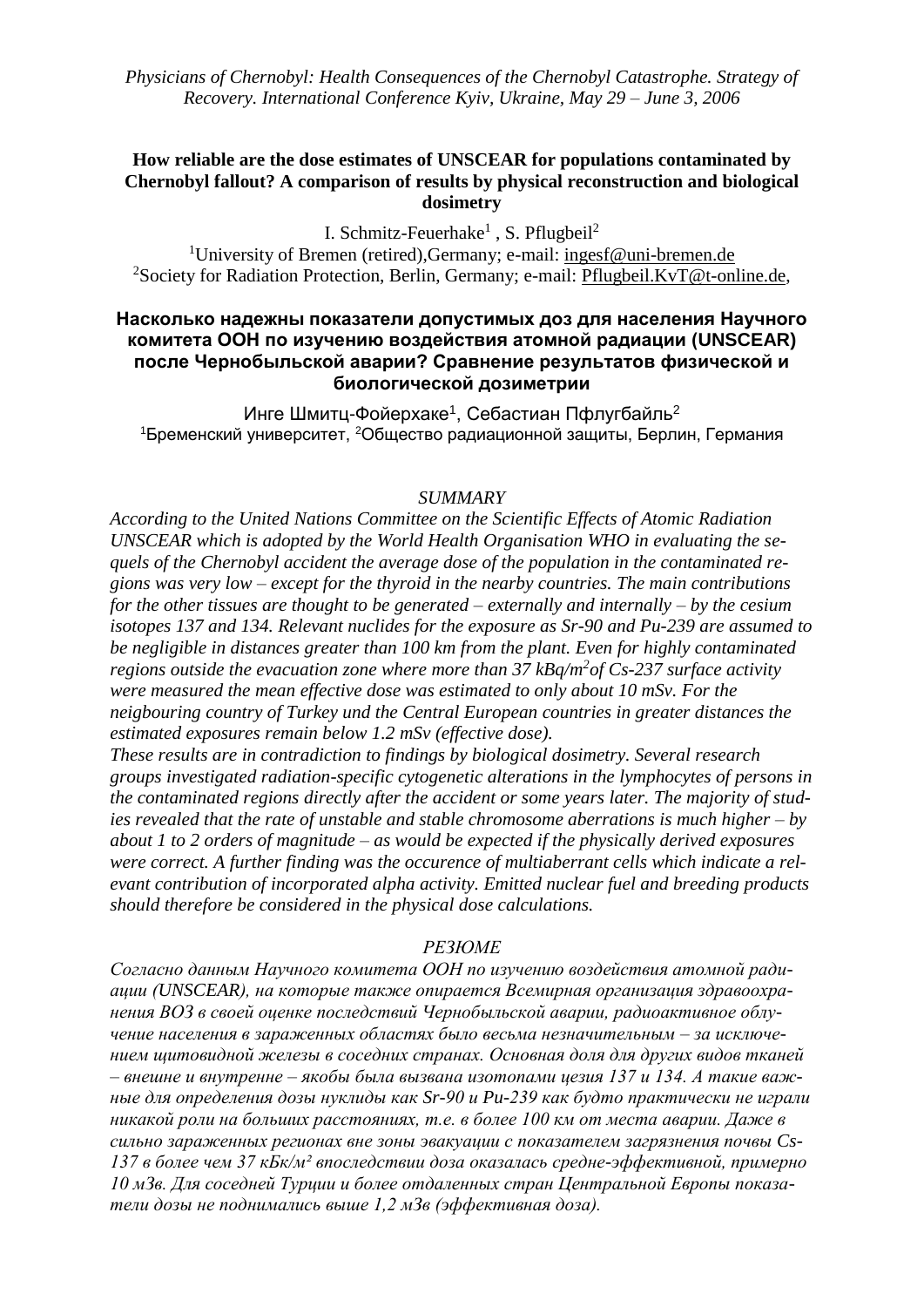*Эти данные противоречат результатам биологической дозиметрии. Различные научно-исследовательские группы изучали вызванные радиацией цитогенетические изменения в лимфоцитах людей из зараженных областей сразу после аварии и несколько лет спус-тя. В большинстве случаев в ходе исследований был выявлен гораздо более высокий темп роста нестабильных и стабильных аберраций хромосом, а именно на 1-2 порядка выше, чем это можно было ожидать на основании физических оценок дозы. Далее во многих исследованиях сообщалось о возникновении мультиаберрантных клеток. Это свидетельствует о значительной доле инкорпорированного альфа-излучения и говорит о том, что при физическом расчете дозы нельзя упускать из виду доли дозы, получен-ной от выбросов ядерного топлива и продуктов деления.*

#### **Introduction**

Many observations about cancer and other radiation effects in the populations affected by Chernobyl fallout are denied by UNSCEAR and other international committees refering to the very low exposures which were derived by physical considerations. It is therefore important to realize that numerous reports in the literature show different results. The authors base their estimates either on own calculations or on EPR measurements in teeth or on cytogenetic studies which have been applied for the purpose of biological dosimetry.

We have compiled data about radiation-induced chromosome aberrations because they allow an assessment whether the physically derived value will grossly underestimate the true exposure. Some thousand persons have been investigated in the contaminated regions by cytogenetic methods who can be considered as random sample of the population living there. For such comparison, we prefer the results about dicentric chromosomes in the lymphocytes together with centric rings. These aberrations can be regarded as radiation-specific (Hoffmann and Schmitz-Feuerhake 1999).

Dicentric chromosomes are used as biological dosimeter since decades (Fig.1). They are instable, i.e., they leave the system with half-lives of about 1.5 years. The reason is that they fail to undergo a division in about 50 % of cases because of the two centromers. The advantage is, however, that the background rate remains low. Further, the background rate is almost constant over the world (only about 4 dicentric chromosomes in 10.000 metaphases of adults, 1 in 100.000 of children). Therefore, the method is very sensitive. The doubling dose is about 10 mSv for an acute and homogeneous whole body exposure. But even this method would show no significant elevation in a population if the average additional dose does not exceed a few mSv.

Centric rings (cr) are usually counted together with the dicentric chromosomes (dic). They are originated by the same primary mechanism. They undergo division without loss and thus they are stable, but they are generated less frequently (only 10% in comparison to dic). Sometimes, it is therefore possible to derive from the relation between cr and dic that the exposure occured far back in the past.

The application of dose-effect relationships for chromosome aberrations demands an homogeneous whole body exposure which is usually not fulfilled in the case of incorporated radioactivity. The element cesium is, however, considered to distribute homogeneously in the body. Therefore, if the exposure is mainly generated by Cs 134 and Cs 137 – externally and internally – as claimed by UNSCEAR, the method can be used to decide whether the calculated dose values are realistic.

Another important information is given by the distribution of the aberrations among the cells. For low doses, a low LET radiation (gamma, x-rays) leads to a Poissonian distribution of the dic, i.e., there is usually only one dic per cell. If an overdispersion appears, i.e., a clustering of dic and/or multiple aberrations in a cell, it is an indication for densely ionizing radiation.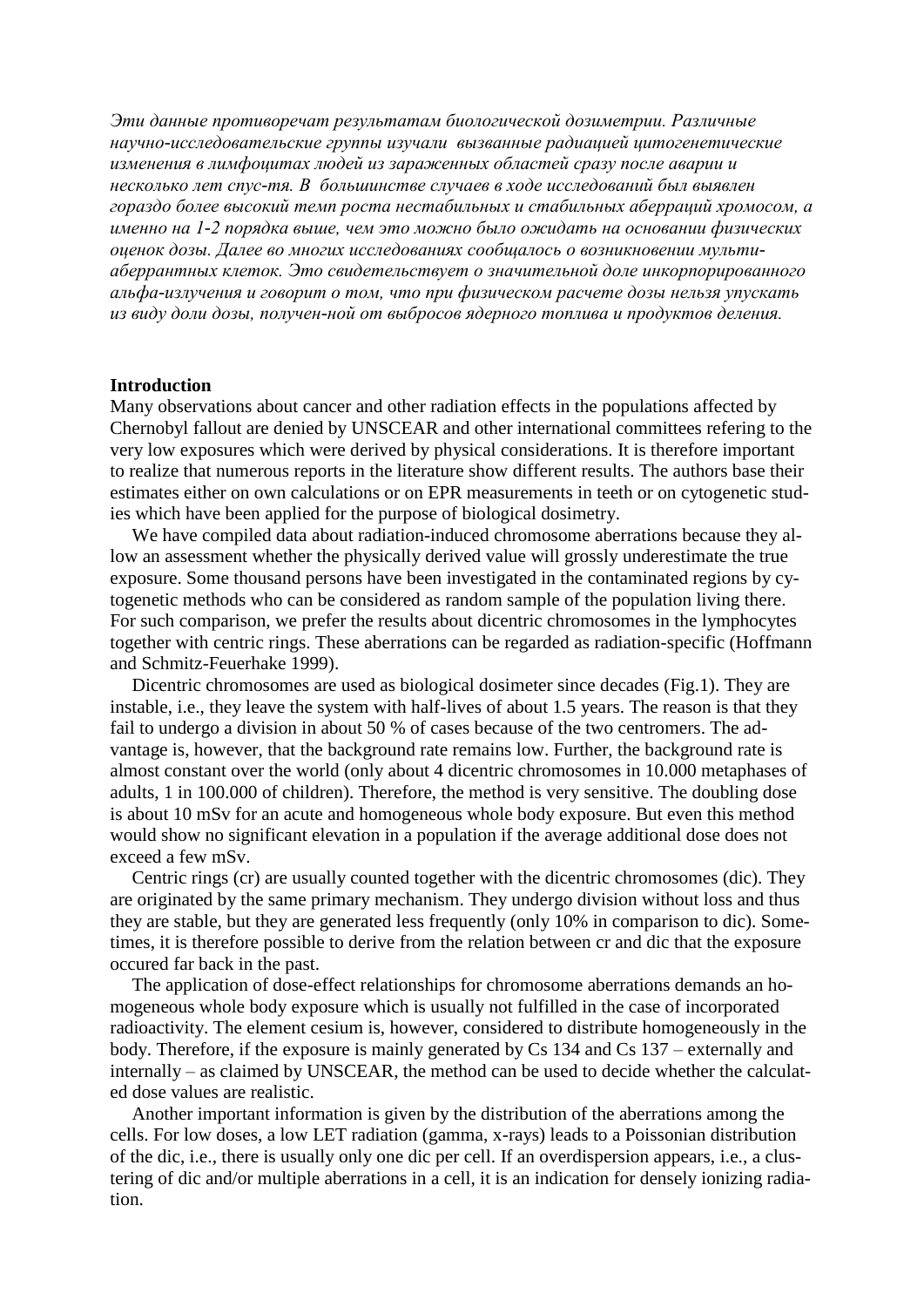

**Fig.1** Dicentric chromosomes (black arrows) in a human metaphase and associated acentric fragments after high dose exposure (from Fritz-Niggli 1997)

We refer also to results of the studies about reciprocal translocations in lymphocytes (visualized by FISH) which are used to estimate the accumulated dose because these aberrations are also stable. The background rate is, however, highly variable and accumulating with age, therefore the sensitivity is not always sufficient to evaluate exposures by environmental radioactivity.

#### **Chromosome aberration studies in evacuees**

One day after the accident 45.000 inhabitants were evacuated from Prypiat, further 90.000 persons from the 30 km zone 7-9 days later (Imanaka and Koide 2000). The evacuation was finished 18 days after the accident. The evacuees were therefore exposed to very different degree. Among them acute radiation effects were registered by official report which means that whole body doses above 1 Sv have been reached.

A mean effective dose estimate for this population of 14 mSv is reported by UNSCEAR and WHO (UN 2005). The external dose alone was derived by Imanaka and Koide (2000) to 20-320 mSv. An estimate of Pröhl et al. (HP 2002) including the internal exposure lead to values for adults between 6 and 330 mSv and for the 1 year old child between 13 and 880 mSv.

Results of chromosome aberration studies in random samples of the evacuees are shown in table 1. All investigations show significant elevations of the mean rate of dic+cr even when they were carried out several years after the main exposure. Elevation factors of 3 to 100 correspond to at least mean doses of 20 mSv to 1 Sv assuming homogeneous whole body exposure. Maznik and coworkers derive a mean dose of about 400 mSv for the evacuees from their chromosome studies which is higher by a factor 30 than the value given by UNSCEAR.

#### **Chromosome studies in highly contaminated regions**

Tables 2 and 3 show the results of chromosome studies in highly contaminated regions. They also exceed by far the physical dose estimates assumed by UNSCEAR. Remarkable is the appearance of overdispersion and multiaberrant cells which proves a significant contribution of incorporated alpha activity.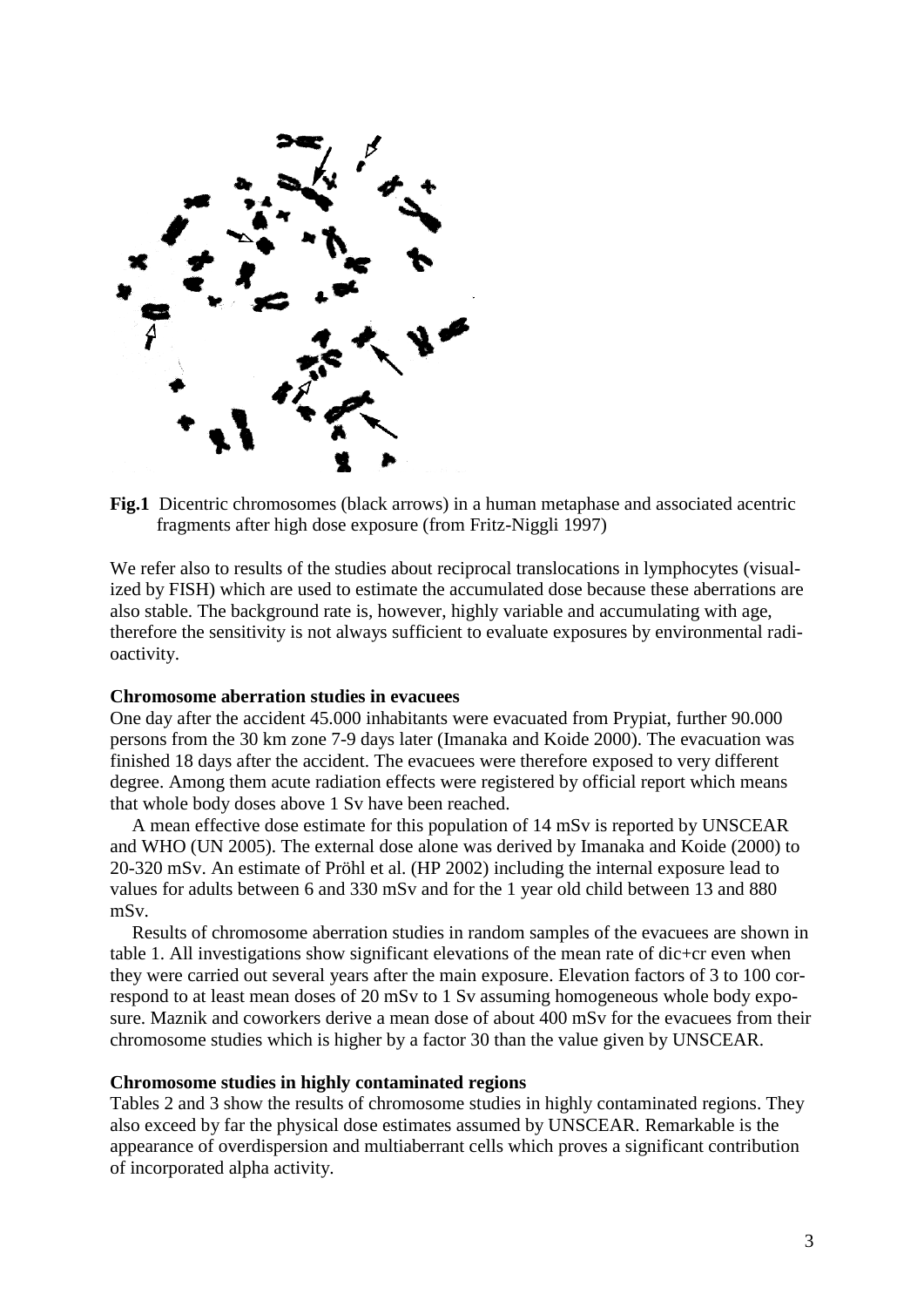| Die uitentrie einbinosomes, er tentrie rings |              |            |          |                    |                |                              |  |
|----------------------------------------------|--------------|------------|----------|--------------------|----------------|------------------------------|--|
| Region                                       | Sample       | Date of    | Method   | Results            | Authors        | Remarks                      |  |
|                                              |              | investiga- |          | Mean elevation     |                |                              |  |
|                                              |              | tion       |          | & specialities     |                |                              |  |
| Evacuees from                                | 43 adults    | 1986       | Dic      | 18-fold            | Maznik et al.  | Result of the                |  |
| Prypiat and                                  |              |            |          | No overdisper-     | 1997           | cited authors                |  |
| nearby                                       |              |            |          | sion               |                | $430$ mS <sub>v</sub>        |  |
| <b>Evacuated</b> zone                        | 60 children  | 1986       | $Dic+cr$ | $15$ -fold         | Mikhalevich    | Result of the                |  |
|                                              |              |            |          | No overdisper-     | et al. 2000    | cited authors                |  |
|                                              |              |            |          | sion               |                | $400$ mS <sub>v</sub>        |  |
| Evacuees from                                | 102 adults   | 1987-      | Dic+cr   | Maximum 18-        | Maznik 2004    | Result of the                |  |
| Prypiat and                                  | 10 children  | 2001       |          | fold in 1987,      |                | cited author                 |  |
| nearby                                       |              |            |          | then decline but   |                | $360$ mS <sub>v</sub>        |  |
|                                              |              |            |          | staying sign.      |                |                              |  |
|                                              |              |            |          | elevated           |                |                              |  |
| <b>Evacuated</b> zone                        | 244 children | 1991       | $Dic+cr$ | circ $100$ -fold*) | Sevan kaev et  | Dose calculation             |  |
|                                              |              |            |          |                    | al. 1993       | after IAEA                   |  |
|                                              |              |            |          |                    |                | $(1991)$ 1-8 mS <sub>v</sub> |  |
| <b>Evacuated</b> from                        | 24 children  | 1991-      | Dic      | circ $3$ -fold*)   | De Vita et al. |                              |  |
| Pripyat                                      |              | 1992       |          |                    | 2000           |                              |  |
| <b>Evacuated</b> zone                        | 12 adults    | 1995       | $Dic+cr$ | 7-10 fold $*$ )    | Pilinskaya et  |                              |  |
|                                              |              |            |          |                    | al. 1999       |                              |  |
| Evacuation                                   | 33 adults,   | 1998-      | $Dic+cr$ | $5.5$ -fold        | Bezdrobnaia    |                              |  |
| zone,                                        | not evacuat- | 1999       |          |                    | et al. 2002    |                              |  |
| residents                                    | ed           |            |          |                    |                |                              |  |

| <b>Table 1</b> Biological dosimetry in evacues from the 30 km zone |
|--------------------------------------------------------------------|
| Dic dicentric chromosomes, cr centric rings                        |

\*) estimation by the writers

| Die dieentrie enromosomes, er centrie rings<br>i raio transiocations |            |             |                       |                   |                    |  |  |
|----------------------------------------------------------------------|------------|-------------|-----------------------|-------------------|--------------------|--|--|
| Sample                                                               | Date of    | Method      | Results               | Authors           | Remarks            |  |  |
|                                                                      | investiga- |             | Mean elevation        |                   |                    |  |  |
|                                                                      | tion       |             | & specialities        |                   |                    |  |  |
| 43 pregnant wom-                                                     | 1986-1987  | Dic+cr      | 5-fold                | Feshenko et al.   |                    |  |  |
| en                                                                   |            |             | 40-fold               | 2002              |                    |  |  |
| 18 infants                                                           |            |             |                       |                   |                    |  |  |
| 8 persons                                                            | 1988-1990  | $Dic+cr$    | circ $40$ -fold*)     | Serezhenkov et    | Comparison with    |  |  |
|                                                                      |            |             |                       | al. 1992          | <b>ESR</b>         |  |  |
| 330 healthy adults                                                   | 1988-1990  | $Dic+cr$    | 15-fold               | Domracheva et     |                    |  |  |
|                                                                      |            | Tralo,      | $6.5$ -fold           | al. 2000          |                    |  |  |
|                                                                      |            | <b>FISH</b> |                       |                   |                    |  |  |
| 46 patients with                                                     | 1988-1990  | $Dic+cr$    | $(6-18)$ -fold        | Domracheva et     |                    |  |  |
| hematol. malignan-                                                   |            | Tralo,      | $(6.5-16)$ -fold      | al. 2000          |                    |  |  |
| cies                                                                 |            | <b>FISH</b> |                       |                   |                    |  |  |
| 35 adults                                                            | 1990       | Dic         | circ $30$ -fold*)     | Verschaeve et al. |                    |  |  |
|                                                                      |            |             | overdispersion;       | 1993              |                    |  |  |
|                                                                      |            |             | 2 multiaberrant cells |                   |                    |  |  |
| 36 children                                                          | 1994       | Dic         | $(3.2-8)$ -fold       | Barale et al.     |                    |  |  |
|                                                                      |            |             |                       | 1998              |                    |  |  |
| 20 children                                                          | 1996       | Tralo,      | 3-fold                | Scarpato et al.   | Controls from Pisa |  |  |
|                                                                      |            | <b>FISH</b> | significant           | 1997              |                    |  |  |
| 70 children                                                          | 1996       | $Dic+cr$    | 18-fold               | Gemignani et al.  | 10 years after the |  |  |
|                                                                      |            |             |                       | 1999              | accident!          |  |  |

|                                             | <b>Table 2</b> Biological dosimetry in inhabitants of Gomel and Gomel region |                      |
|---------------------------------------------|------------------------------------------------------------------------------|----------------------|
| Dic dicentric chromosomes, cr centric rings |                                                                              | Tralo translocations |

\*) Estimation by the writers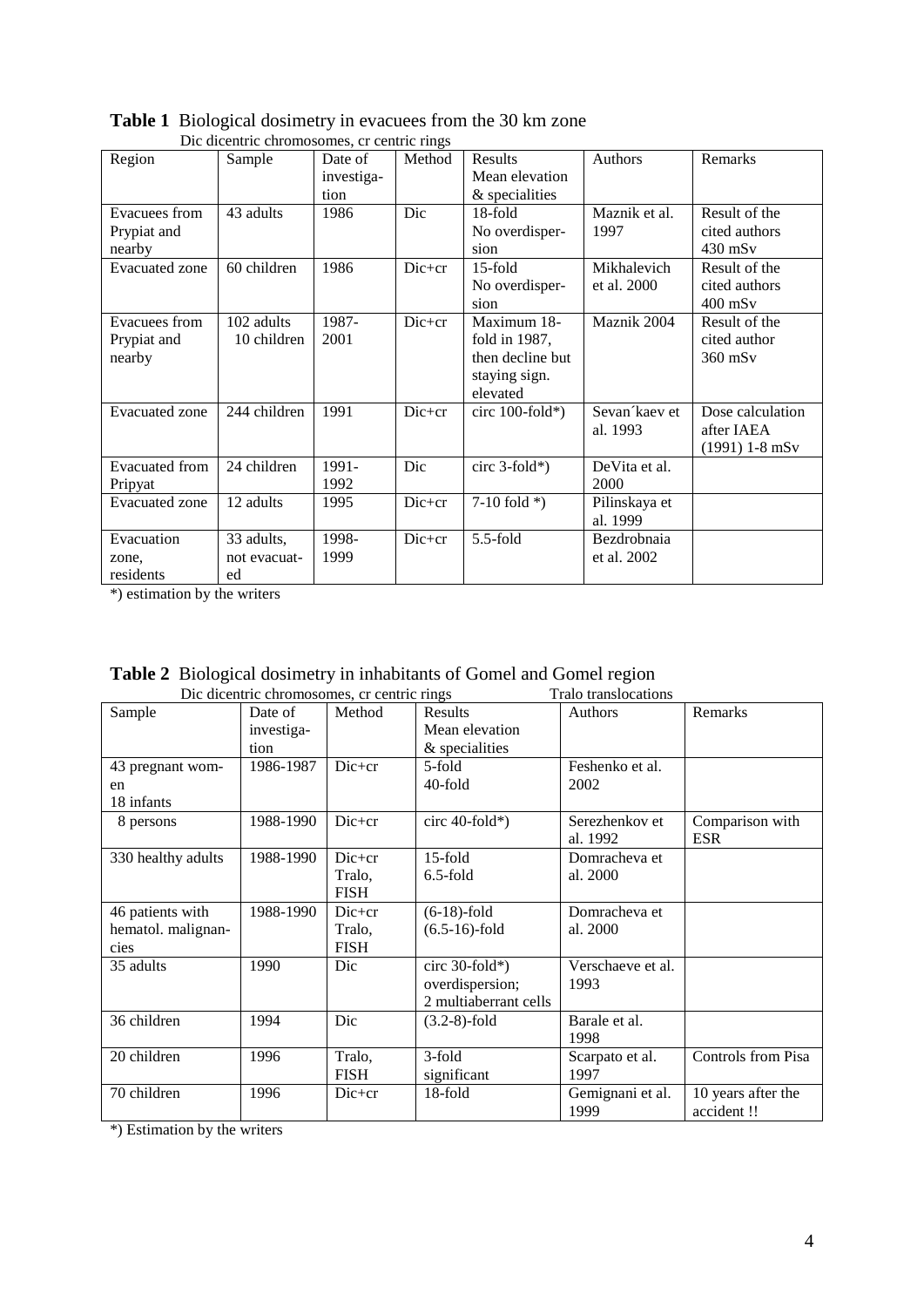| Dic dicentric chromosomes, cr centric rings |                       |               |            |           |                  |                 |                                      |
|---------------------------------------------|-----------------------|---------------|------------|-----------|------------------|-----------------|--------------------------------------|
| Region                                      | $\overline{^{137}Cs}$ | Sample        | Date of    | Method    | Results          | <b>Authors</b>  | Remarks                              |
|                                             | $kBq/m^2$             |               | investiga- |           | Mean elevation   |                 |                                      |
|                                             |                       |               | tion       |           | $&$ specialities |                 |                                      |
| Ukraine/Lugyny district                     |                       | 130 children  | 1988-1990  | Dic+cr    | Increase to 6.6- | Eliseeva et al. | Effect not explainable by $^{137}Cs$ |
| Malahovka                                   |                       |               |            |           | fold in 1990     | 1994            |                                      |
| Russia/Kaluga region                        |                       |               |            |           |                  |                 |                                      |
| Mladenik                                    | 140                   | 17 adults     | 1989       | Dic+cr    | circ $5$ -fold*) | Bochkov et al.  |                                      |
| Ogor                                        | 43                    | 16 adults     |            |           | $circ 2-fold*)$  | 1991            |                                      |
| Russia/Bryansk region                       |                       |               |            |           |                  |                 |                                      |
| Clynka                                      | 633                   | 61 adults     | 1989-1998  | Dic+cr    | 7-fold           | Sevan kaev      | 2 multiaberrant cells                |
| Yordevka                                    | 444                   | 432 adults    |            |           | $1.5$ -fold      | 2000            |                                      |
| Klincy                                      | 230                   | 170 adults    |            |           | $2$ -fold        |                 |                                      |
| Russia/Kaluga region                        |                       |               |            |           |                  |                 |                                      |
| Uljanovo                                    | 140                   | 666 adults    |            |           | 4-fold           |                 | 27 multiaberrant cells               |
| Chicdra                                     | 100                   | 548 adults    |            |           | $2.5$ -fold      |                 |                                      |
| Kaluga-Bryansk region                       |                       |               |            |           |                  |                 |                                      |
| Uljanova district                           | 200                   | 333 children  | 1989-1998  | $Dic+cr$  | 3-fold           | Sevan kaev et   | Physical estimates (to 2001)         |
|                                             |                       | $&$ juveniles |            |           |                  | al. 2005        | 11.4 mSv and $6.7$ mSv               |
| Chicdra district                            | 100                   | 407 children  | 1990-2003  |           | $3.7$ -fold      |                 |                                      |
|                                             |                       | $&$ juveniles |            |           | no decline       |                 |                                      |
| Ukraine region                              | > 550                 | 6 adults      | 1991       | Dic       | circ $5$ -fold*) | Ganina et al.   |                                      |
|                                             |                       |               |            |           |                  | 1994            |                                      |
| <b>Bryansk and Bryansk</b>                  | > 550                 | 1300          | 1992       | unstable: | $5\% > 400$ mSv  | Vorob'ev et     | Physical estimate 17-35 mSv          |
| region                                      |                       |               |            | stable    | 1 % 1000 mSv     | al. 1994        | multiaberrant cells                  |
|                                             |                       |               |            |           |                  |                 |                                      |
| Bryansk region                              | >1100                 | 100 adults    | 1993       | cr        | 4-fold           | Salomaa et al.  | Controls from Krasnye Rog            |
| Mirnye                                      |                       |               |            |           | 6 multiaberrant  | 1997            | < 37 kBq/m <sup>2</sup> (Dics 0,43%, |
|                                             |                       |               |            |           | cells            |                 | multiaberrant cells 2)               |

# **Table 3** Biological dosimetry in highly contaminated regions  $> 37$  kBq/m<sup>2</sup>

\*) Estimation by the writers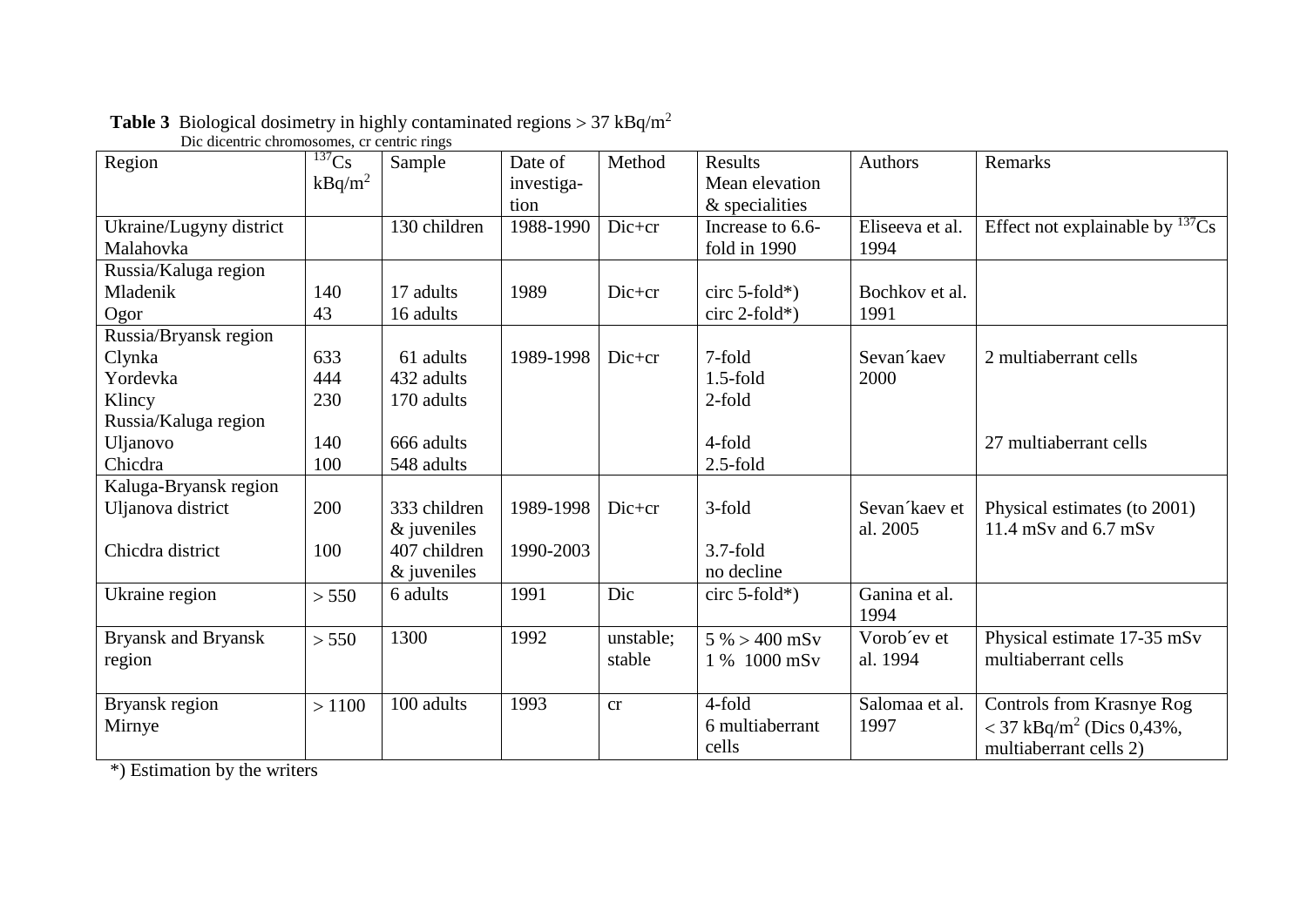## **Biological dosimetry in western parts of Europe**

In Austria and Germany, the Alps regions were predominantly affected by Chernobyl fallout which was washed out there by rain falls. Some chromosome studies were therefore also carried out in these regions. Pohl-Rüling et al. (1991) studied 16 adults of Salzburg city, Austria, in 1987 (June-August). The results for dic+cr are given in Table 4. The physical dose estimate was derived by the authors using UNSCEAR modeling. Two of the citizens had been studied already in 1984/1985, i.e., before the accident. They were followed up also in 1988 and 1990 (Fig. 2).

Stephan and Oestreicher (1993) studied 29 persons in Berchtesgaden, Germany, which is only 20 km away from Salzburg. Two areas with low contamination in southern Germany, Baden-Baden and Tirschenreuth (near to the Czech frontier), were selected for control (Table 4). The physical dose estimates were taken by the authors from German authorities. The elevation factors given for the dic+cr rate in table 4 were derived by us using the former published labor control of the authors 0.9 10<sup>-3</sup> (Stephan and Oestreicher 1989).

| Region        | Sample        | Date  |             | Physical ex-         |                 |
|---------------|---------------|-------|-------------|----------------------|-----------------|
|               |               | of    |             |                      | cess dose       |
|               |               | study | $dic+cr$    | overdispersion       | estimate        |
| Austria       | 16 adults     | 1987  | 6-fold      |                      | $0.1 - 0.5$ mSv |
| Salzburg      |               |       |             |                      |                 |
| Germany       |               |       |             |                      |                 |
| Berchtesgaden | 27 adults and | 1987- | $3-2$ fold  | 6 cells with 2 dic   | $\leq 1.6$ mSv  |
|               | 2 children    | 1991  |             |                      |                 |
|               |               |       |             |                      |                 |
| Baden-Baden   | 20 adults     | , 2   | 3-fold      | In 1 person 3 cells  | $< 0.14$ mSv    |
|               |               |       |             | with 2 dic           |                 |
| Tirschenreuth | 11 adults     | , 2   | $2$ -fold   | 1 multiaberrant cell | $< 0.14$ mSv    |
|               |               |       |             |                      |                 |
| Berchtesgaden |               |       |             |                      |                 |
| Subgroup      | 5             | 87/88 | 3-fold      |                      |                 |
| $\epsilon$    | , 2           | 90/91 | $1.6$ -fold |                      |                 |
| Norway,       | 44 reindeer   | 1991  | 10-fold     |                      | $5.5$ mS $v$    |
| selected re-  | sames and 12  |       |             |                      |                 |
| gions         | sheep farmers |       |             |                      |                 |

**Table 4** Biological dosimetry in persons living in West European regions contaminated by Chernobyl releases



**Fig.2** Mean rate of dic+cr in 2 citizens of Salzburg (Pohl-Rüling et al. 1991)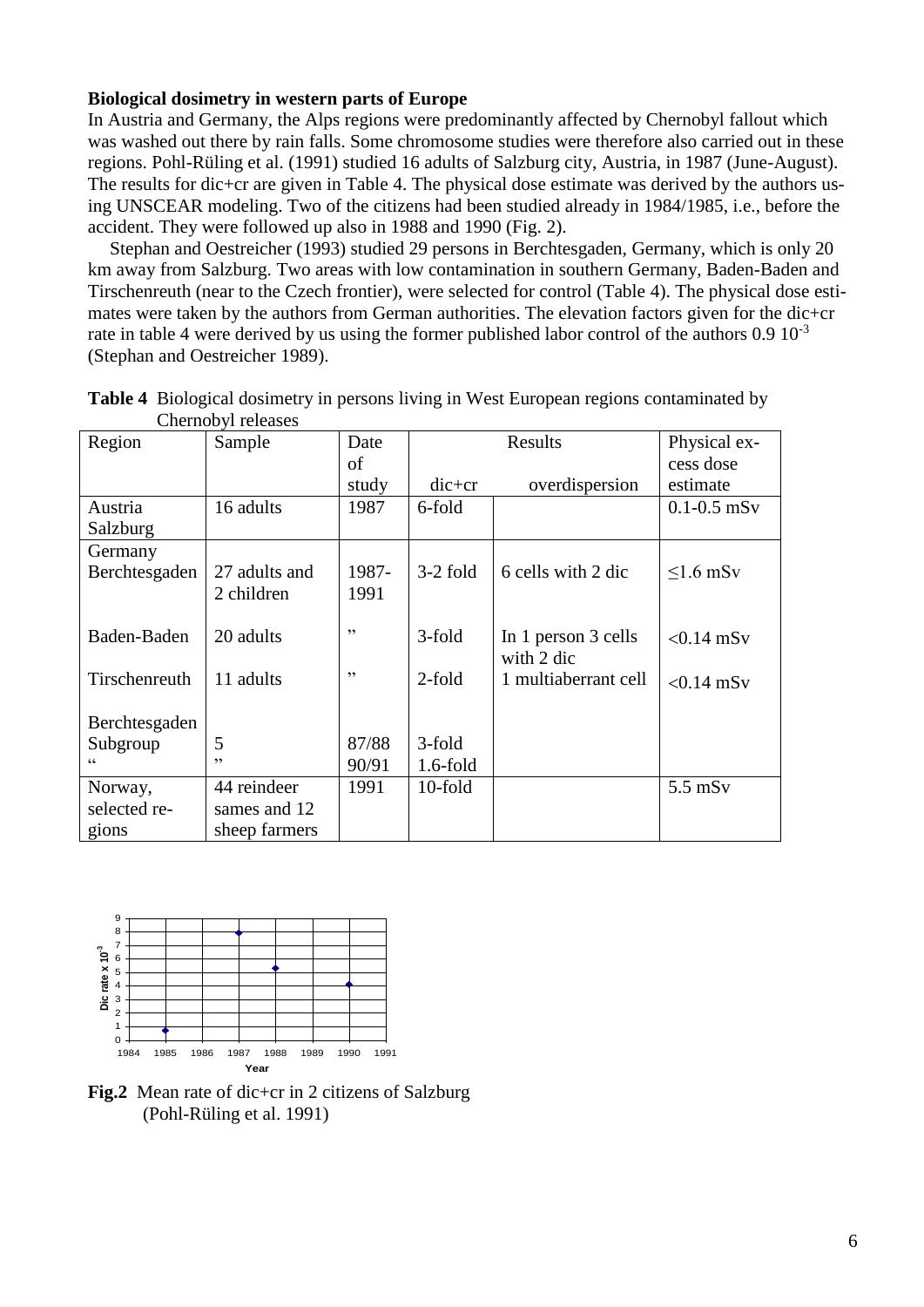Both studies in the Alps region lead to elevations of dic+cr which are far above the equivalent calculated excess exposures. While the Salzburg investigators found a correlation between aberration rate and measured Chernobyl deposition, the German investigators doubted the causation by radiation because of the high aberration rates in their controls. In contrast to this they found a significant decrease with time in a subgroup of the Berchtesgaden sample (Table 4). Further there were several cells showing an overdispersion of aberrations and therefore an incorporation of alpha radioactivity.

Norway was contaminated in spots up to  $600 \text{ kBq/m}^2$  of Cs 137. Brogger et al. (1996) carried out chromosome studies in three such regions and found a 10-fold elevation of dic+cr still 5 years after the accident. The doses were calculated based on whole body counter measurement of Cs 134 and Cs 137 using dose conversion factors of the ICRP. The authors interprete the enormous discrepancy to the aberration findings as due to a biphasic dose-response. Salbu et al. (2004) reported that radioactive particles from Chernobyl were released predominantly by the fire after the explosion which contributed significantly to the population exposure even in Norway. They contained fission products but also heavy fuel and breeding products as U and Pu.

#### **Discussion**

Some of the cited authors used control cohorts from so-called uncontaminated regions, e.g. from Kyiv or Minsk. Persons living there show, however, significant elevations compared to background rates in really non-exposed individuals even after several years. This can be explained by the consumption of contaminated food.

To evaluate the real mean exposure of the population such investigations in the regions of low surface contamination by Cs-137 would be most informative. They are also to find in the literature. It must be mentioned that this present compilation of data is preliminary and incomplete.

#### **Conclusions**

Cytogenetic studies which are suitable to evaluate the dose estimates in regions contaminated by Chernobyl fallout were done in some thousand persons. The following conclusions can be drawn:

- 1. Assuming predominant exposure by external and internal Cs-137 the rate of dic+cr allows to estimate a minimum accumulated dose and using FISH to estimate the accumulated dose in the highly contaminated regions. Physically estimated dose values can therefore be falsified if being much lower.
- 2. Clustering of the aberrations in the cells and/or multiaberrant cells are a reliable indicator of incorporated alpha activity. This was observed in several studies outside the distance of 100 km from the source and means that the assumption of UNSCEAR that fuel and breeding products are abroad negligible is wrong.
- 3. If the rate of the instable dic does not or not adequately decline over years, which is shown in some of the studies, the exposure can also not be generated by predominant Cs-137 contribution because of the short biological half-life of Cs (circ 100 days), otherwise one had to assume a still increasing Cs-contamination in the food.
- 4. The dose assumptions of UNSCEAR have to be revised. The physical estimates of other authors and the numerous EPR-measurements should be also taken into account.
- 5. Statements that an observed effect can not be radiation-induced because there is no dose-effect relationship should be checked regarding the assumptions for dose calculation. A lacking correlation with the ground contamination by Cs-137 dose not justify such a conclusion.